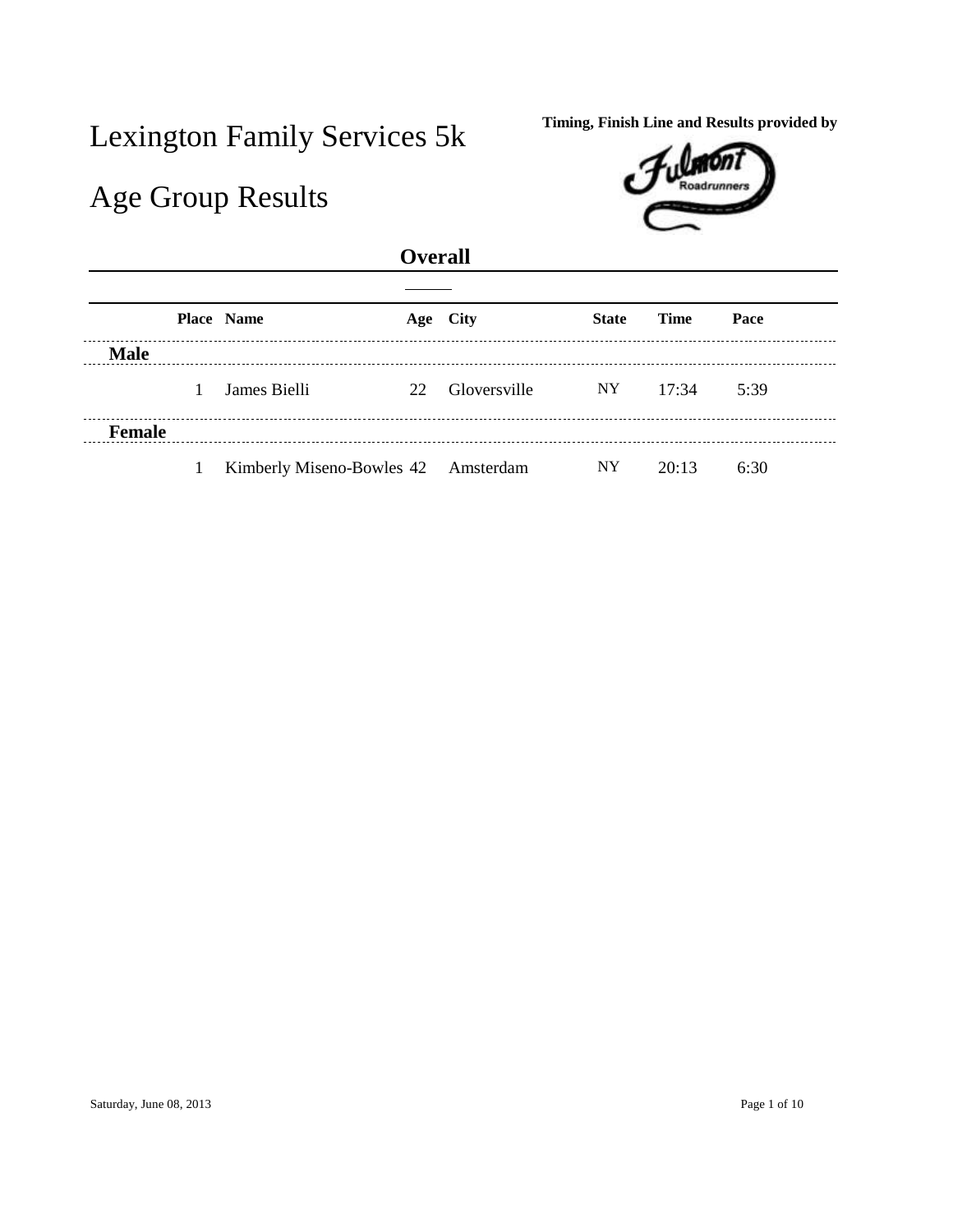|               |                |                       | 1 |                | 19             |                          |             |       |
|---------------|----------------|-----------------------|---|----------------|----------------|--------------------------|-------------|-------|
|               |                | Place Name            |   |                | Age City       | <b>State</b>             | <b>Time</b> | Pace  |
| <b>Male</b>   |                |                       |   |                |                |                          |             |       |
|               | 1              | Eric Brower           |   | 18             | Gloversville   | NY                       | 17:39       | 5:41  |
|               | $\overline{2}$ | Cameron Roten         |   | 15             | Johnstown      | <b>NY</b>                | 19:54       | 6:24  |
|               | 3              | Nick Cirillo          |   | 18             | Gloversville   | <b>NY</b>                | 21:09       | 6:48  |
|               | 4              | <b>Matthew Miller</b> |   | 19             | Johnstown      | <b>NY</b>                | 21:35       | 6:57  |
|               | 5              | <b>Brandon Mraz</b>   |   | 13             | Johnstown      | <b>NY</b>                | 21:43       | 6:59  |
|               | 6              | <b>Ben Lake</b>       |   | 13             | Johnstown      | <b>NY</b>                | 24:23       | 7:51  |
|               | 7              | Zack Simone           |   | 17             | Johnstown      | <b>NY</b>                | 24:33       | 7:54  |
|               | 8              | Curtis Churchill      |   | 16             | Hagaman        | <b>NY</b>                | 25:52       | 8:20  |
|               | 9              | <b>Travis Miller</b>  |   | 19             | Johnstown      | ${\rm NY}$               | 28:24       | 9:09  |
|               | 10             | Andrew Lake           |   | $\overline{7}$ | Johnstown      | <b>NY</b>                | 30:16       | 9:45  |
|               | 11             | John Pomeroy          |   | 13             | Gloversville   | NY.                      | 37:11       | 11:58 |
| <b>Female</b> |                |                       |   |                |                |                          |             |       |
|               | 1              | Kellie Lawton         |   | 18             | Gloversville   | NY.                      | 21:55       | 7:03  |
|               | $\overline{2}$ | Emma Goebel           |   | 9              | Gloversville   | <b>NY</b>                | 24:45       | 7:58  |
|               | 3              | Quincey Brabant       |   | 18             | Johnstown      | <b>NY</b>                | 25:20       | 8:09  |
|               | 4              | Renee Bellinger       |   | 14             | Amsterdam      | ${\rm NY}$               | 26:14       | 8:27  |
|               | 5              | Alyssa Henry          |   | 18             | Johnstown      | $\ensuremath{\text{NY}}$ | 26:37       | 8:34  |
|               | 6              | Veronica Peck         |   | 14             | Gloversville   | $\ensuremath{\text{NY}}$ | 30:26       | 9:48  |
|               | $\tau$         | Kimberly Dreusike     |   | 19             | East Greenbush | $\bold{NY}$              | 39:00       | 12:33 |
|               | 8              | Meghan Mraz           |   | 10             | Johnstown      | $\bold{NY}$              | 42:24       | 13:39 |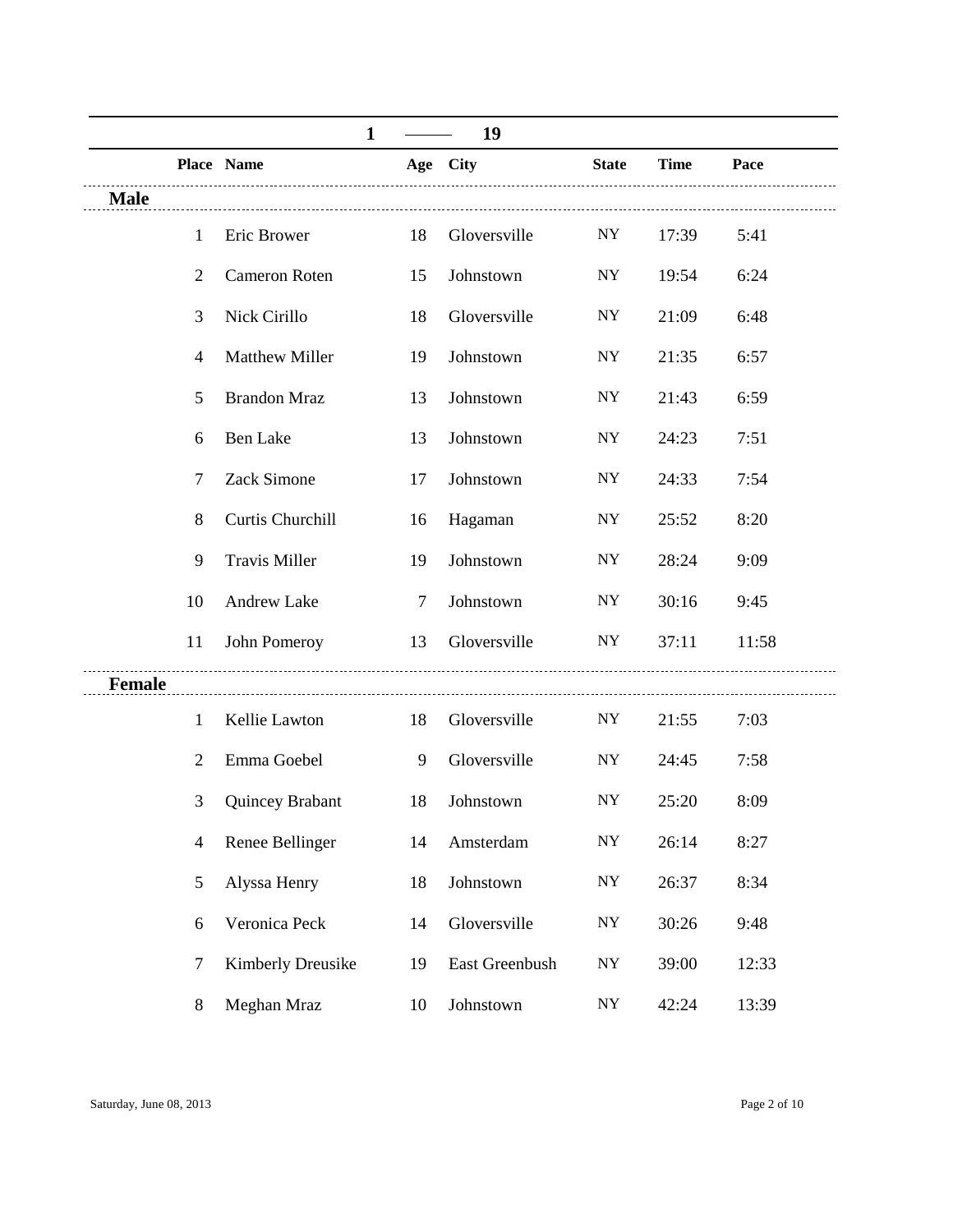|               |                | 20                      |    | 29           |                          |             |       |
|---------------|----------------|-------------------------|----|--------------|--------------------------|-------------|-------|
|               |                | Place Name              |    | Age City     | <b>State</b>             | <b>Time</b> | Pace  |
| <b>Male</b>   |                |                         |    |              |                          |             |       |
|               | 1              | <b>BJ</b> Smith         | 28 | Mayfield     | <b>NY</b>                | 20:57       | 6:45  |
|               | $\overline{2}$ | Alex May                | 21 | Canajoharie  | $\ensuremath{\text{NY}}$ | 21:02       | 6:46  |
|               | 3              | <b>Christian Bridge</b> | 29 | Gloversville | ${\rm NY}$               | 23:54       | 7:42  |
|               | $\overline{4}$ | Aaron Bagwell           | 21 | Broadalbin   | <b>NY</b>                | 24:20       | 7:50  |
|               | 5              | Jordan Sadowitz         | 22 | Camillus     | <b>NY</b>                | 25:38       | 8:15  |
|               | 6              | Zachary Eschler         | 26 | Scotia       | <b>NY</b>                | 26:18       | 8:28  |
|               | $\tau$         | Kolin Hallenbeck        | 27 | Gloversville | <b>NY</b>                | 26:43       | 8:36  |
|               | 8              | <b>Scott Jeffers</b>    | 29 | Johnstown    | <b>NY</b>                | 32:53       | 10:35 |
|               | 9              | <b>Michael Moore</b>    | 25 | Gloversville | <b>NY</b>                | 35:09       | 11:19 |
|               | 10             | <b>Zack Durkee</b>      | 27 | Gloversville | <b>NY</b>                | 41:21       | 13:19 |
| <b>Female</b> |                |                         |    |              |                          |             |       |
|               | 1              | Jamie Philo             | 25 | Northville   | <b>NY</b>                | 25:16       | 8:08  |
|               | $\overline{2}$ | Nicole Weber            | 21 | Gloversville | <b>NY</b>                | 25:37       | 8:15  |
|               | 3              | Kayla Belllinger        | 23 | Gloversville | ${\rm NY}$               | 26:16       | 8:27  |
|               | 4              | Melissa Eschler         | 27 | Scotia       | <b>NY</b>                | 27:02       | 8:42  |
|               | 5              | JoEllyn Stortecky       | 26 | Northville   | ${\rm NY}$               | 27:06       | 8:43  |
|               | 6              | Jahna Church            | 20 | Broadalbin   | <b>NY</b>                | 27:32       | 8:52  |
|               | $\tau$         | Keiley Cirillo          | 23 | Johnstown    | $\ensuremath{\text{NY}}$ | 28:01       | 9:01  |
|               | 8              | Megan Klueg             | 29 | Northville   | <b>NY</b>                | 28:26       | 9:09  |
|               | 9              | Melissa Berlin          | 26 | Gloversville | <b>NY</b>                | 28:37       | 9:13  |
|               | 10             | Rebecca Callahan        | 26 | Johnstown    | <b>NY</b>                | 30:35       | 9:51  |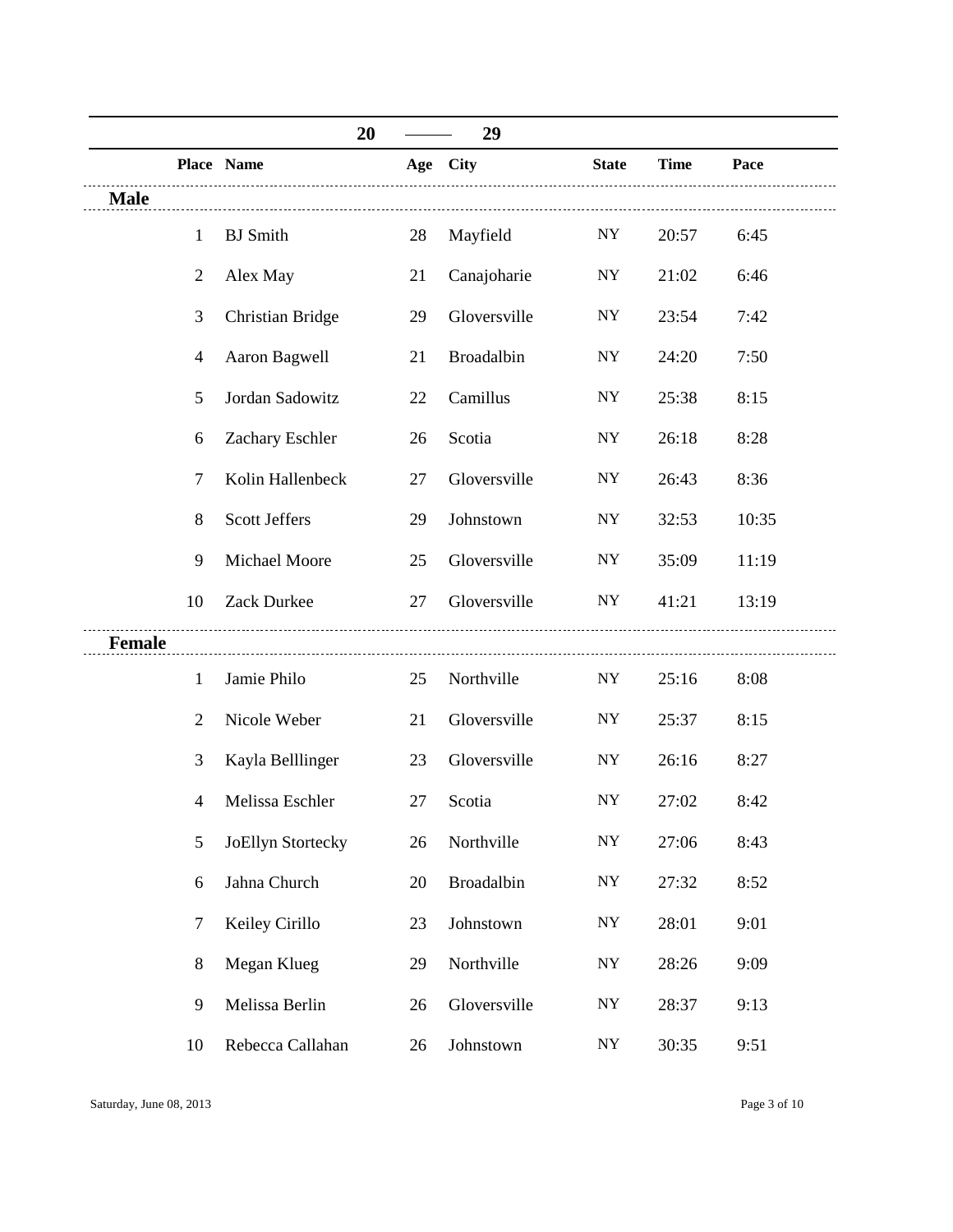| 11 | Amber Bridge        | 28 | Gloversville | <b>NY</b> | 35:07   | 11:18 |
|----|---------------------|----|--------------|-----------|---------|-------|
| 12 | Alissa Bottisti     | 28 | Amsterdam    | NY        | 46:25   | 14:57 |
| 13 | Kasey LaFountain    | 21 | Gloversville | <b>NY</b> | 51:39   | 16:38 |
| 14 | Alysha Sartin       | 25 | Gloversville | <b>NY</b> | 54:01   | 17:23 |
| 15 | Krista Jensen       | 27 | Gloversville | NY        | 54:02   | 17:24 |
| 16 | <b>Grace Rhodes</b> | 21 | Gloversville | <b>NY</b> | 1:02:00 | 19:57 |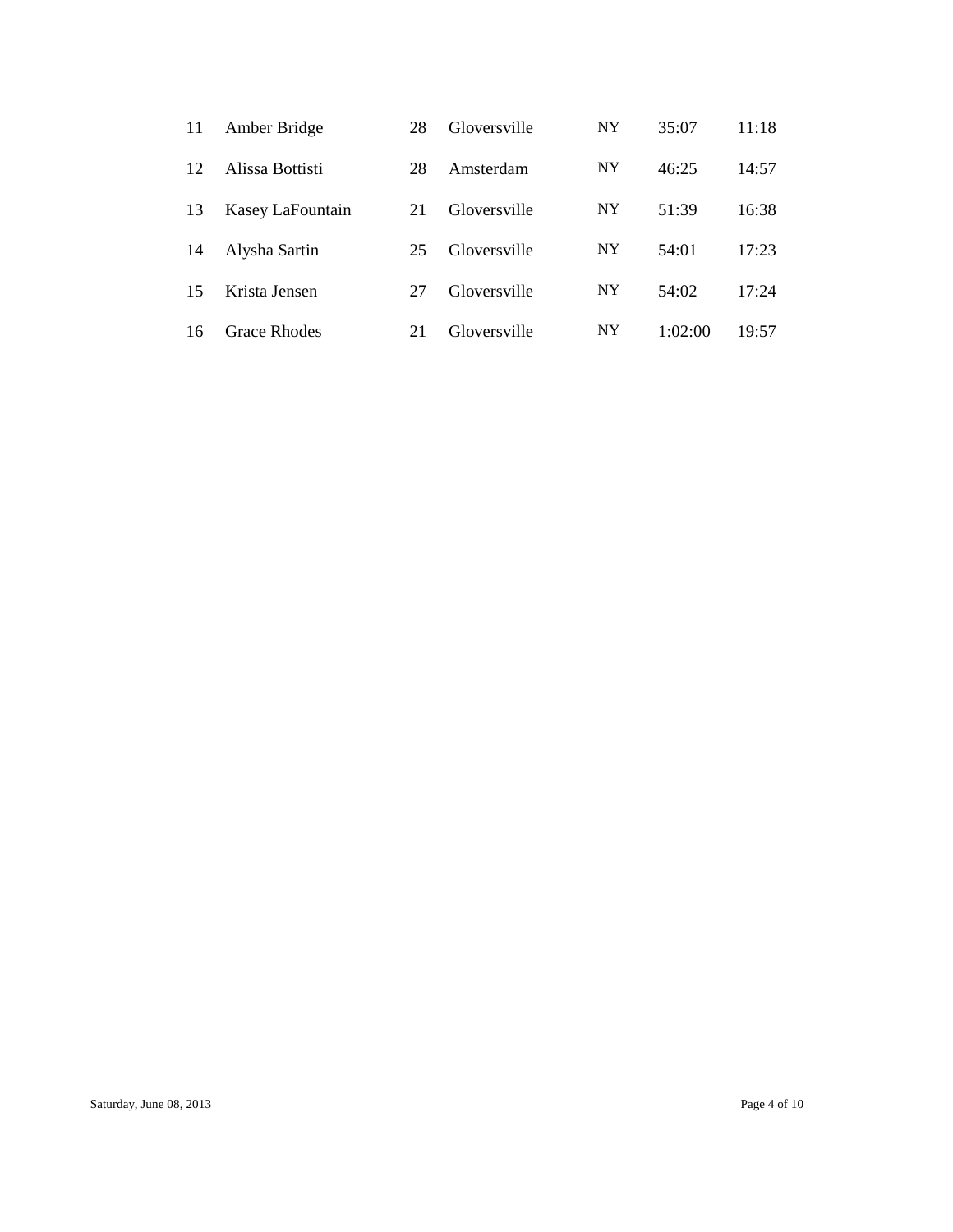|               |                | 30                    |    | 39           |              |             |       |
|---------------|----------------|-----------------------|----|--------------|--------------|-------------|-------|
|               |                | Place Name            |    | Age City     | <b>State</b> | <b>Time</b> | Pace  |
| <b>Male</b>   |                |                       |    |              |              |             |       |
|               | $\mathbf{1}$   | <b>Brian Williams</b> | 35 | Cheshire     | <b>CT</b>    | 17:42       | 5:42  |
|               | $\overline{2}$ | Paul Panek            | 32 | Gloversville | <b>NY</b>    | 18:56       | 6:06  |
|               | 3              | Carl Aery             | 36 | Broadalbin   | <b>NY</b>    | 20:17       | 6:32  |
|               | 4              | Anthony Luciano       | 37 | Gloversville | <b>NY</b>    | 21:46       | 7:00  |
|               | 5              | Aaron Spear           | 31 | Johnstown    | <b>NY</b>    | 22:48       | 7:20  |
|               | 6              | Donald Nolett III     | 33 | Gloversville | <b>NY</b>    | 24:56       | 8:02  |
|               | 7              | Sean Nash             | 39 | Mayfield     | NY           | 27:24       | 8:49  |
|               | $8\,$          | Kyle Rix              | 33 | Gloversville | <b>NY</b>    | 41:29       | 13:21 |
| <b>Female</b> |                |                       |    |              |              |             |       |
|               | $\mathbf{1}$   | Darci Miller          | 35 | Johnstown    | <b>NY</b>    | 21:30       | 6:55  |
|               | $\overline{2}$ | Rebecca Conley        | 39 | Northville   | ${\rm NY}$   | 22:10       | 7:08  |
|               | 3              | Jaime Luciano         | 35 | Gloversville | <b>NY</b>    | 24:00       | 7:44  |
|               | 4              | Jennifer Wilcox       | 34 | Johnstown    | <b>NY</b>    | 24:35       | 7:55  |
|               | 5              | Nicole Eschler        | 39 | Northville   | ${\rm NY}$   | 25:04       | 8:04  |
|               | 6              | <b>Hannah Reimers</b> | 35 | Northville   | <b>NY</b>    | 25:44       | 8:17  |
|               | 7              | Elizabeth Huisjen     | 33 | Gloversville | ${\bf NY}$   | 26:09       | 8:25  |
|               | 8              | Amy Goebel            | 34 | Gloversville | ${\rm NY}$   | 26:19       | 8:28  |
|               | 9              | Amanda Brandt         | 33 | Little Falls | ${\bf NY}$   | 26:20       | 8:29  |
|               | 10             | Jana Sniezyk          | 30 | Broadalbin   | ${\bf NY}$   | 26:31       | 8:32  |
|               | 11             | <b>Amber Murphy</b>   | 33 | Gloversville | ${\rm NY}$   | 29:15       | 9:25  |
|               | 12             | Lisa Campione         | 37 | Gloversville | ${\bf NY}$   | 29:23       | 9:28  |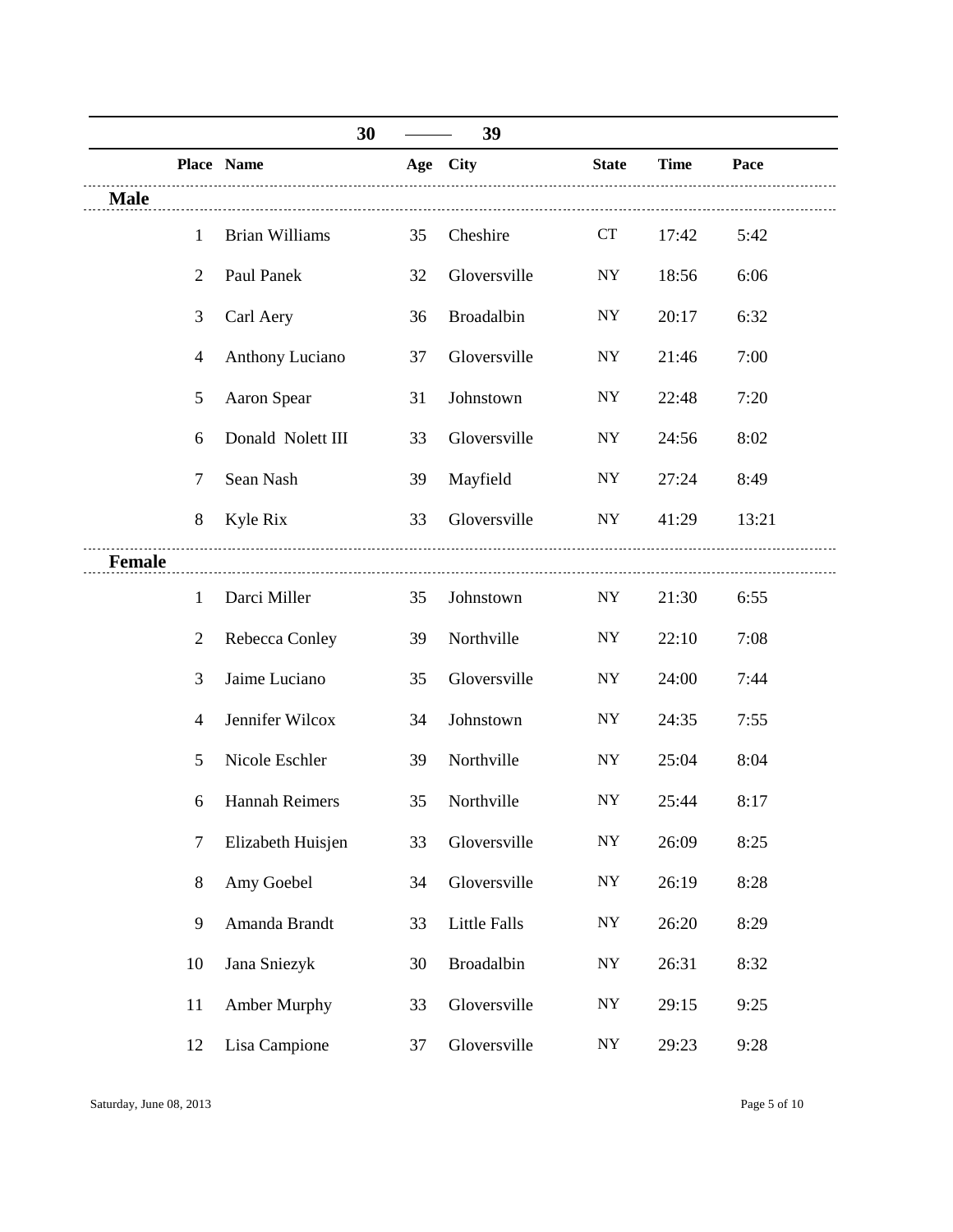| 13 | Erin Hollenbeck         | 33 | Johnstown    | <b>NY</b> | 30:03   | 9:40  |
|----|-------------------------|----|--------------|-----------|---------|-------|
| 14 | <b>Kathleen Davey</b>   | 35 | Fonda        | <b>NY</b> | 33:39   | 10:50 |
| 15 | <b>Katie Collins</b>    | 30 | Gloversville | NY.       | 33:52   | 10:54 |
| 16 | Sandra Baldwin          | 31 | Edinburg     | <b>NY</b> | 36:46   | 11:50 |
| 17 | <b>Christine Nolett</b> | 33 | Gloversville | NY.       | 37:01   | 11:55 |
| 18 | Deja Donde              | 36 | Gloversville | NY        | 37:15   | 11:59 |
| 19 | Tanya Koons             | 34 | Fonda        | <b>NY</b> | 38:38   | 12:26 |
| 20 | Kristina Mraz           | 39 | johnston     | NY.       | 40:23   | 13:00 |
| 21 | Jessica Capabianco      | 34 | Mayfield     | <b>NY</b> | 1:02:48 | 20:13 |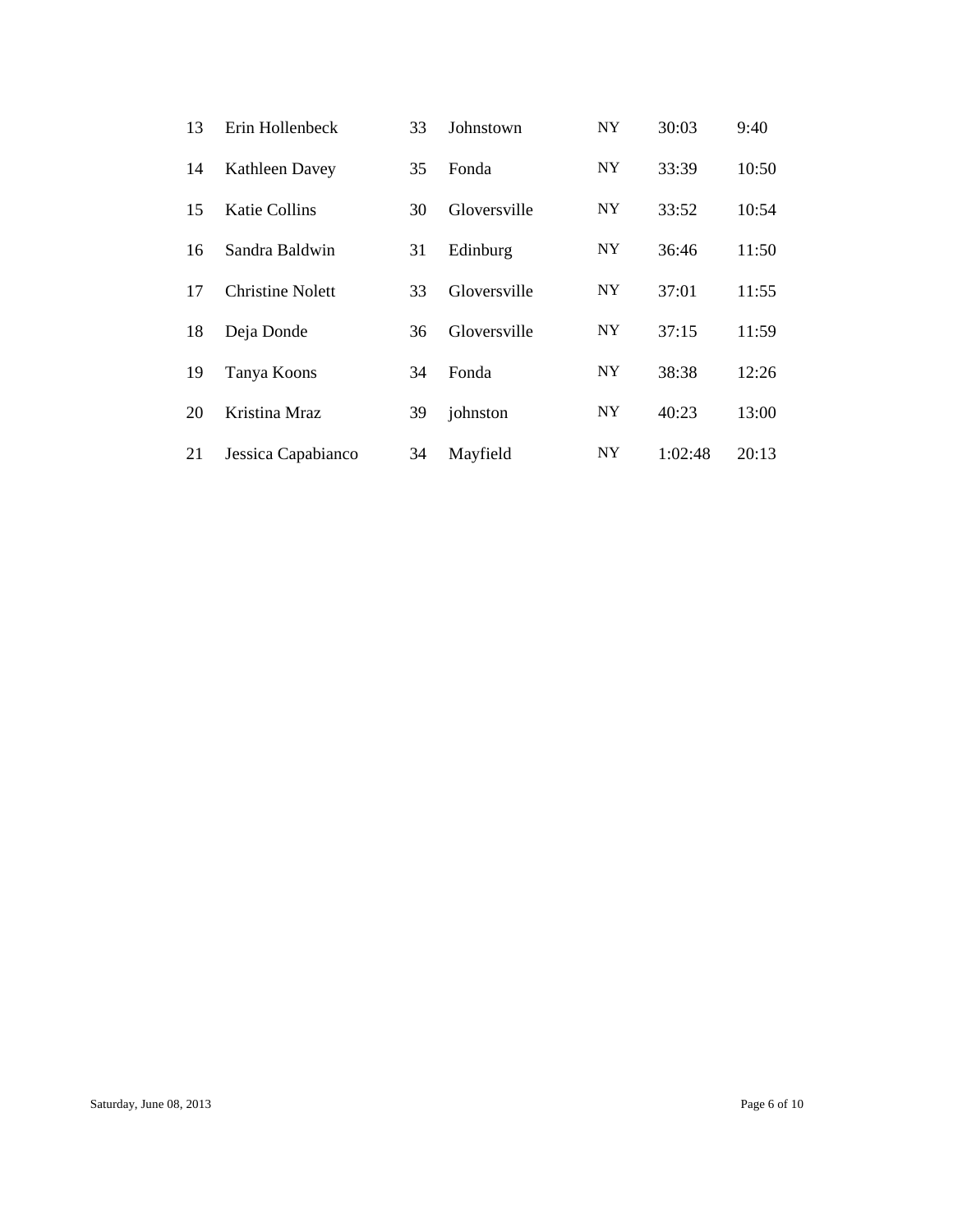|             |                          | 40                    |    | 49            |                          |             |       |
|-------------|--------------------------|-----------------------|----|---------------|--------------------------|-------------|-------|
|             |                          | Place Name            |    | Age City      | <b>State</b>             | <b>Time</b> | Pace  |
| <b>Male</b> |                          |                       |    |               |                          |             |       |
|             | 1                        | Randall Cannell       | 40 | Broadalbin    | <b>NY</b>                | 18:02       | 5:48  |
|             | $\overline{2}$           | Mike Nicholas         | 47 | Johnstown     | <b>NY</b>                | 21:07       | 6:48  |
|             | 3                        | <b>Brian Kearns</b>   | 41 | Fultonville   | <b>NY</b>                | 22:42       | 7:18  |
|             | 4                        | Anthony Barksdale     | 48 | Gloversville  | <b>NY</b>                | 23:17       | 7:30  |
|             | 5                        | Paul Rogers           | 45 | Johnstown     | <b>NY</b>                | 23:18       | 7:30  |
|             | 6                        | Ray Peck              | 48 | Gloversville  | <b>NY</b>                | 23:19       | 7:30  |
|             | $\tau$                   | <b>Scott Sweetman</b> | 40 | Johnstown     | <b>NY</b>                | 23:42       | 7:38  |
|             | 8                        | Dom Kwiatkowski       | 40 | Broadalbin    | ${\rm NY}$               | 26:27       | 8:31  |
|             | 9                        | Jim Schlesier         | 49 | Johnstown     | ${\rm NY}$               | 27:23       | 8:49  |
|             | 10                       | Stephen Mraz          | 41 | Johnstown     | <b>NY</b>                | 29:14       | 9:25  |
|             | 11                       | Michael Kwiatkowski   | 48 | Fort Plain    | NY                       | 36:25       | 11:43 |
|             | 12                       | Anthony Smida         | 40 | St Johnsville | NY                       | 37:05       | 11:56 |
| Female      |                          |                       |    |               |                          |             |       |
|             | $\mathbf{1}$             | <b>Lindy Sweetman</b> | 40 | Johnstown     | NY                       | 22:17       | 7:10  |
|             | $\overline{2}$           | Michele Lake          | 41 | Johnstown     | <b>NY</b>                | 23:14       | 7:29  |
|             | 3                        | <b>Kym Dopp</b>       | 41 | Johnstown     | ${\rm NY}$               | 26:17       | 8:28  |
|             | $\overline{\mathcal{A}}$ | Rebecca Weiderman     | 45 | Johnstown     | ${\rm NY}$               | 26:24       | 8:30  |
|             | 5                        | Toni Persch           | 42 | Gloversville  | ${\bf NY}$               | 27:15       | 8:46  |
|             | 6                        | Valerie Charpentier   | 40 | Fort Johnson  | $\ensuremath{\text{NY}}$ | 27:53       | 8:59  |
|             | $\tau$                   | Mary Bagwell          | 46 | Broadalbin    | ${\rm NY}$               | 28:52       | 9:18  |
|             | 8                        | <b>Barb Smith</b>     | 47 | Johnstown     | ${\rm NY}$               | 30:36       | 9:51  |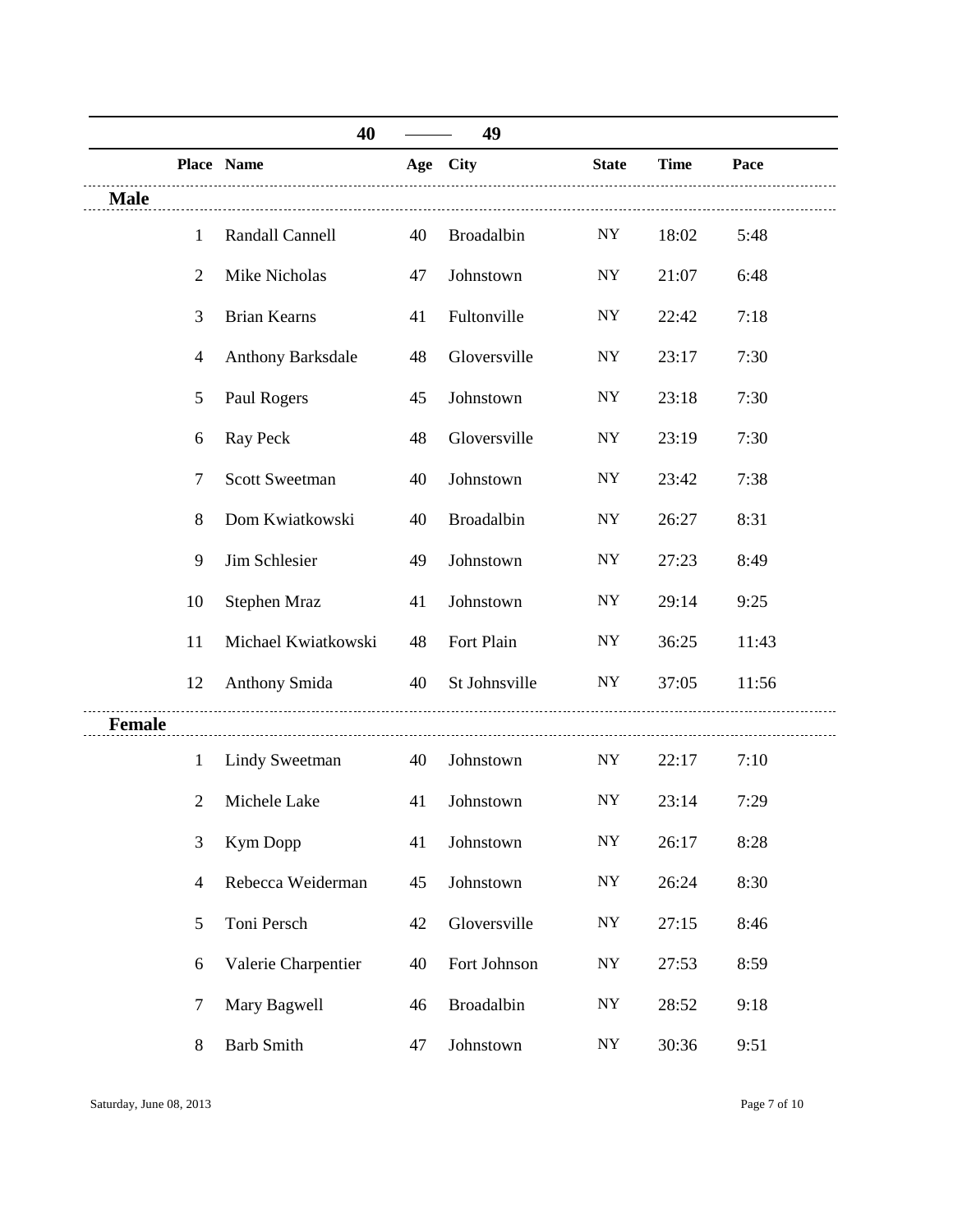| 9  | <b>Sharon Nare-Carpenter</b> | 42 | Fort Hunter    | <b>NY</b>  | 31:47   | 10:14 |
|----|------------------------------|----|----------------|------------|---------|-------|
| 10 | Jessica Smrtic               | 43 | Johnstown      | <b>NY</b>  | 32:40   | 10:31 |
| 11 | Rebecca Danelorich           | 45 | Gloversville   | ${\rm NY}$ | 33:06   | 10:39 |
| 12 | Penny Ropeter Webber         | 42 | Gloversville   | ${\rm NY}$ | 35:21   | 11:23 |
| 13 | Wendy Kwiatkowski            | 48 | Ft. Plain      | ${\rm NY}$ | 35:31   | 11:26 |
| 14 | <b>Brenda Smith</b>          | 48 | St. Johnsville | <b>NY</b>  | 36:37   | 11:47 |
| 15 | Michelle Peryea              | 45 | Amsterdam      | ${\rm NY}$ | 36:48   | 11:51 |
| 16 | <b>Bernadette Hatch</b>      | 46 | Gloversville   | <b>NY</b>  | 38:52   | 12:31 |
| 17 | April Iannotti               | 49 | Gloversville   | ${\rm NY}$ | 39:05   | 12:35 |
| 18 | <b>Teshia Shults</b>         | 41 | Gloversville   | <b>NY</b>  | 39:12   | 12:37 |
| 19 | <b>Stacy Ashe</b>            | 44 | Gloversville   | <b>NY</b>  | 45:40   | 14:42 |
| 20 | Christina Mauro              | 47 | Gloversville   | ${\rm NY}$ | 47:07   | 15:10 |
| 21 | Jennifer Pomeroy             | 44 | Gloversville   | <b>NY</b>  | 52:10   | 16:48 |
| 22 | Angel<br><b>Brown</b>        | 43 | Gloversville   | <b>NY</b>  | 1:02:49 | 20:13 |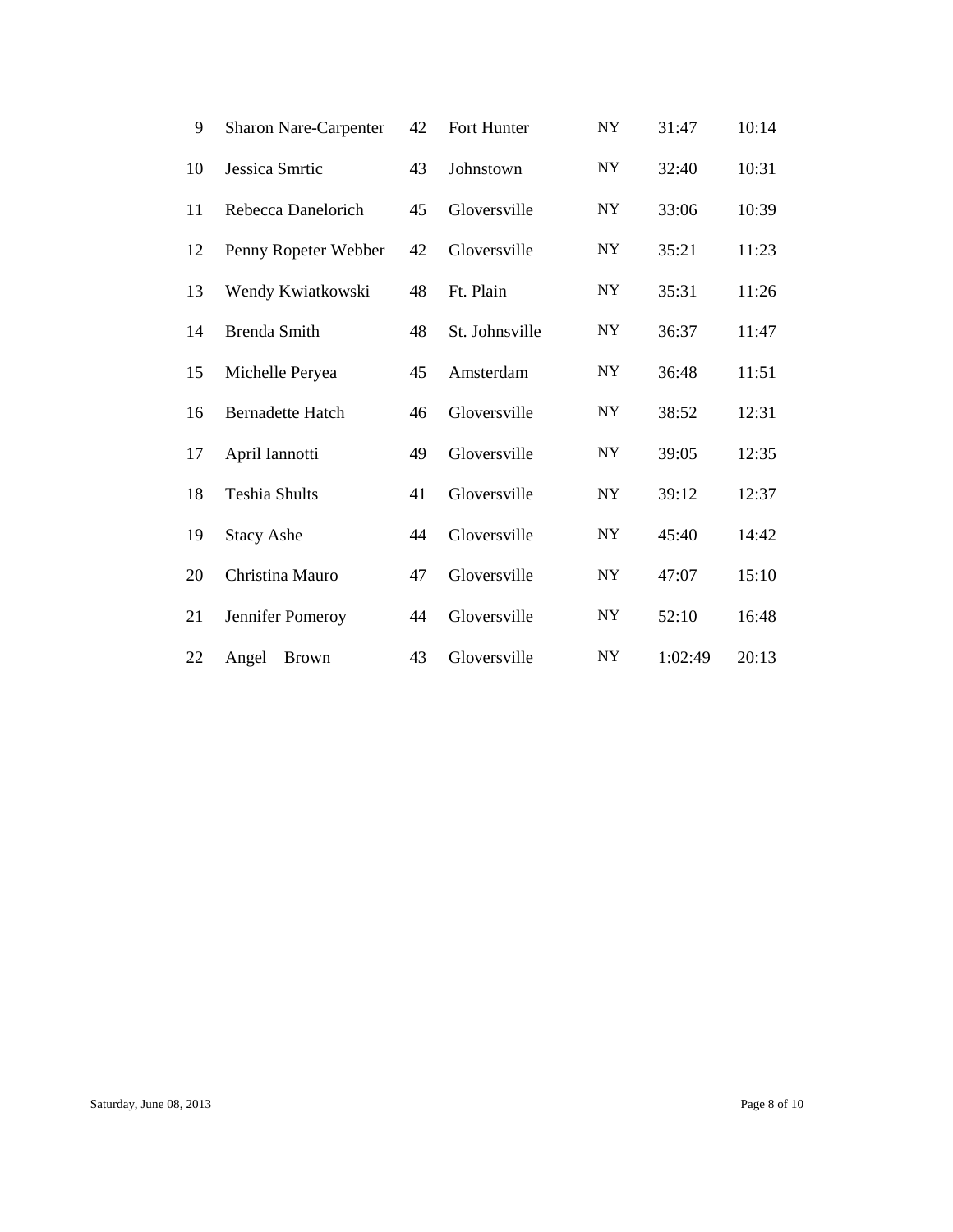|               |                | 50                      |    | 59           |              |             |       |
|---------------|----------------|-------------------------|----|--------------|--------------|-------------|-------|
|               |                | Place Name              |    | Age City     | <b>State</b> | <b>Time</b> | Pace  |
| <b>Male</b>   |                |                         |    |              |              |             |       |
|               | 1              | <b>Bob Kanarkiewicz</b> | 54 | Delanson     | NY           | 20:30       | 6:36  |
|               | $\overline{2}$ | <b>Matthew Brower</b>   | 50 | Gloversville | <b>NY</b>    | 20:52       | 6:43  |
|               | 3              | <b>Charles Guere</b>    | 52 | Amsterdam    | <b>NY</b>    | 21:25       | 6:54  |
|               | $\overline{4}$ | Kevin May               | 52 | Canajoharie  | <b>NY</b>    | 22:45       | 7:19  |
|               | 5              | Roy Mowrey              | 55 | Johnstown    | <b>NY</b>    | 23:11       | 7:28  |
|               | 6              | Michael Churchill       | 52 | Hagaman      | <b>NY</b>    | 26:26       | 8:31  |
|               | $\tau$         | Ned Hirt                | 56 | Amsterdam    | NY.          | 28:35       | 9:12  |
| <b>Female</b> |                |                         |    |              |              |             |       |
|               | 1              | Jean Ginter             | 52 | Northville   | NY           | 29:15       | 9:25  |
|               | $\overline{2}$ | Cindy Chase             | 51 | Canajoharie  | ${\rm NY}$   | 30:07       | 9:42  |
|               | 3              | Linda Christie          | 57 | Gloversville | ${\rm NY}$   | 31:36       | 10:10 |
|               | $\overline{4}$ | Elizabeth Leonard       | 54 | Gloversville | <b>NY</b>    | 39:06       | 12:35 |
|               | 5              | Judy Hirt               | 55 | Amsterdam    | <b>NY</b>    | 39:08       | 12:36 |
|               | 6              | Theresa Stewart         | 53 | Gloversville | NY           | 49:58       | 16:05 |
|               | 7              | Gail Clute              | 54 | Gloversville | NY           | 51:40       | 16:38 |